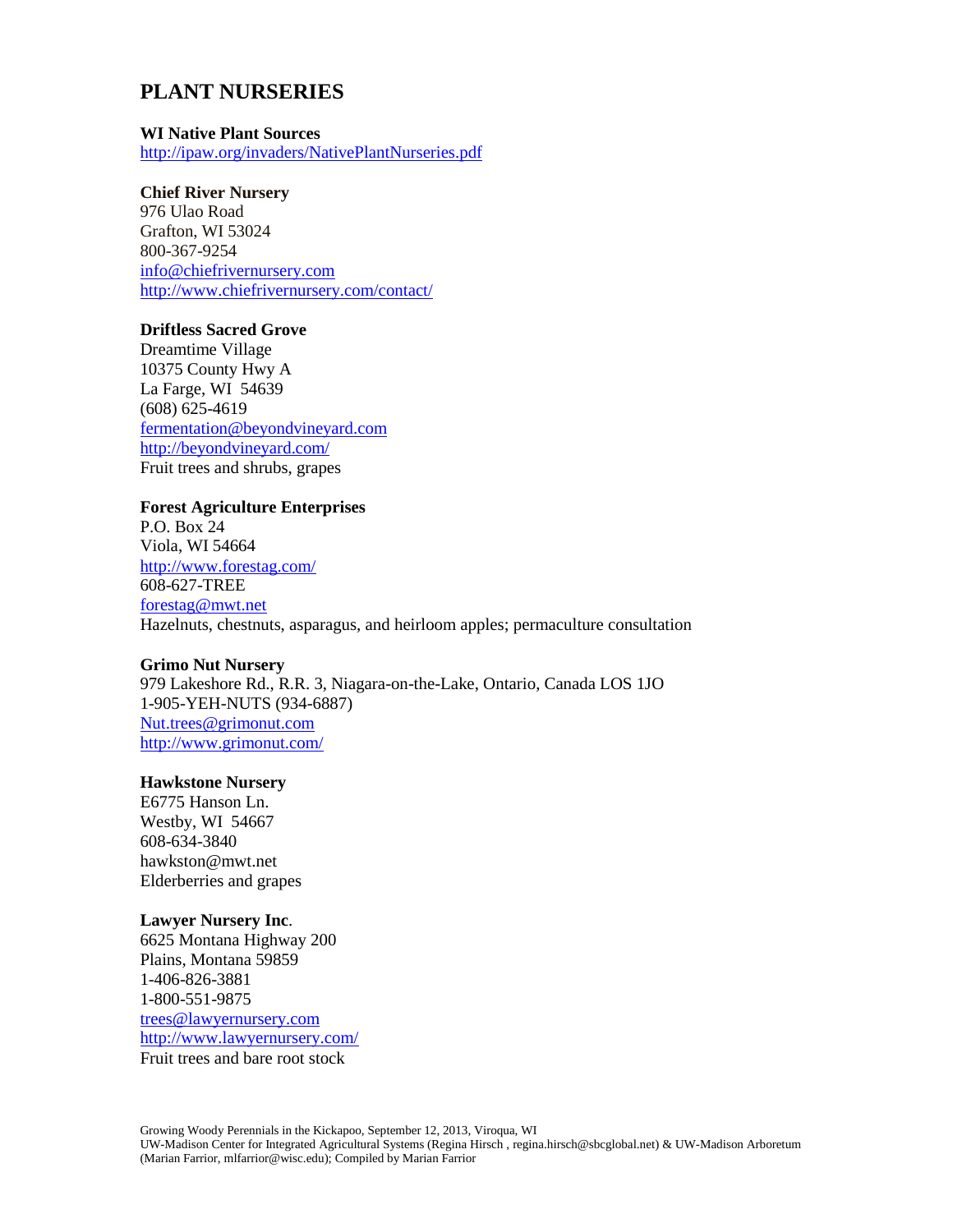### **Oikos Tree Crops**

PO Box 19425 Kalamazoo, MI 49019-0425 [269-624-6233.](http://www.oikostreecrops.com/contact.asp) [customerservice@oikostreecrops.com](mailto:customerservice@oikostreecrops.com) <http://www.oikostreecrops.com/> Fruit trees, berries, nuts

### **One Green World**

6469 SE 134th Ave Portland, OR 97236-4540 877-353-4028 1-800-418-9983 [info@onegreenworld.com](mailto:info@onegreenworld.com) <http://www.onegreenworld.com/> Fruiting trees and shrubs, nut trees, berries, vines

### **Raintree Nursery**

391 Butts Road Morton, WA 98356 1-800-391-8892 [customerservice@raintreenursery.com](mailto:customerservice@raintreenursery.com) [http:/www.raintreenursery.com/](http://www.raintreenursery.com/) Fruit trees, nut trees, berries, vines

#### **St. Lawrence Nursery**

Northern Climate Organic Fruit and Nut Trees 325 State HWY 345 Potsdam, NY 13767 315-265-6729 [www.sln.potsdam.ny.us](http://www.sln.potsdam.ny.us/) Specializes in organic rootstock and cold hardy trees Zones 3 & 4

#### **Vernon County Land & Water Conservation Department**

Annual Spring Tree Sale! Contact: Sarah McDowell at 608-637-5480 or [smcdowell@vernoncounty.org.](mailto:smcdowell@vernoncounty.org) Brochure available at<http://www.vernoncounty.org/> Special Early Bird Pricing! Order by January 15th for a 10% discount. Hardwood, conifer, and fruit and nut shrubs will be available in bundles of 25. Special Wildlife Bundles are also available. Tree species selected for all of your Timber, Syrup, Windbreak, Wildlife, and Permaculture needs! Trees are purchased on a first come, first serve basis. Support Land Conservation and Plant More Trees!

**Water's Edge Nursery and Gardens** 34320 Old Cty K Bayfield, WI 54814 715-779-0155 [info@thedraw.org](../../../../AppData/Local/Temp/info@thedraw.org) <http://www.thedraw.org/Waters-Edge-Nursery---Gardens.html> Fruits, nuts, berries; permaculture consultation